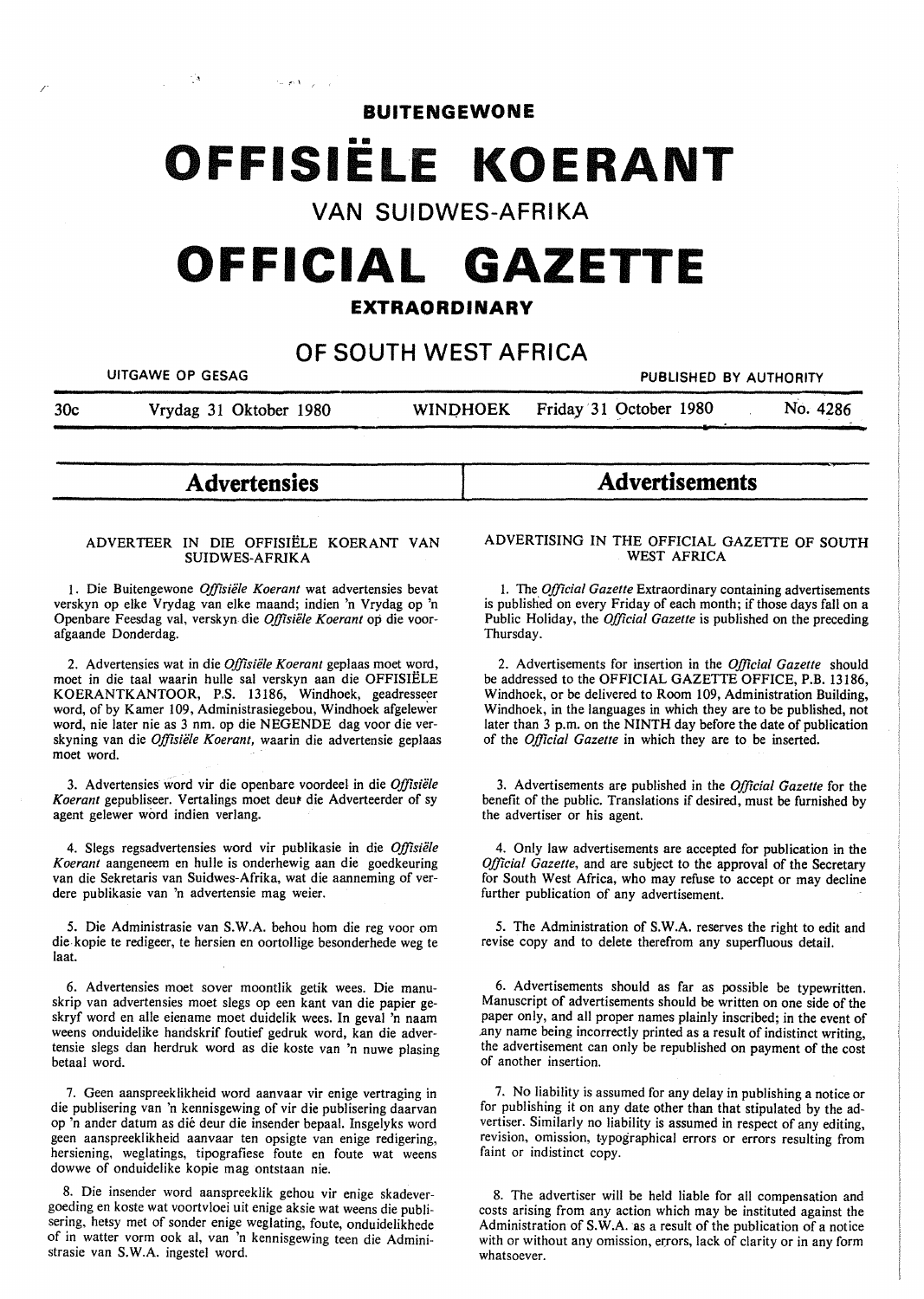9. Die jaarlikse intekengeld op die *Offisiiile Koerant* is Rl2,50 posvry in hierdie Gebied en die Republiek van Suid-Afrika, verkrygbaar by die here Die Suidwes-Drukkery Beperk, Posbus 2196, Windhoek. Oorsese intekenaars moet posgeld vooruit betaal. Enke! eksemplare van die *Offisiiile Koerant* is verkrygbaar van die here Die Suidwes-Drukkery Beperk, Posbus 2196, Windhoek, teen 30c per eksemplaar: Eksemplare word vir slegs twee jaar in voorraad gehou.

10. Die koste vir die plasing van kennisgewings is soos volg en is betaalbaar by wyse van tjeks, wissels, pos- of geldorders:

#### **LYS VAN VASTE TARIEWE**

| Gestandaardiseerde kennisgewings                                                                                                                                                                  | Tarief per<br>plasing |
|---------------------------------------------------------------------------------------------------------------------------------------------------------------------------------------------------|-----------------------|
|                                                                                                                                                                                                   | R                     |
|                                                                                                                                                                                                   | 6,00<br>5,00          |
| Boedelwettekennisgewings: Vorms J. 297, J. 295, J.<br>193 en J. 187                                                                                                                               | 2,00                  |
| Derdeparty-assuransie-eise om skadevergoeding<br>Insolvensiewet- en maatskappywettekennisgewings: J                                                                                               | 2,50                  |
|                                                                                                                                                                                                   | 4,00                  |
| L.W. — Vorms 2 en $6$ — by komstige verklarings<br>volgens woordetal-tabel, toegevoeg tot die basiese<br>tarief.                                                                                  |                       |
| Naamsverandering (vier plasings)<br>Naturalisasiekennisgewings (insluitende 'n herdruk vir                                                                                                        | 25,00                 |
| Onopgeëiste geld — slegs in die buitengewone $Offi$ -<br>siële Koerant, sluitingsdatum 15 Januarie (per in-                                                                                       | 2,00                  |
| skrywing van "naam, adres en bedrag")                                                                                                                                                             |                       |
| Slagterskennisgewings                                                                                                                                                                             | 0,80                  |
| .                                                                                                                                                                                                 | 5,00                  |
| Slumopruimingshofkennisgewings, per perseel<br>Verlore lewensversekeringspolisse                                                                                                                  | 4,00                  |
|                                                                                                                                                                                                   | 2,00                  |
| Nie-gestandaardiseerde kennisgewings<br>Dranklisensie-kennisgewings (in buitengewone Offi-<br>siële koerante, t.w. Junie/Tvl. November/Kaap,<br>Januarie/O.V.S., April/Natal) per tweetalige aan- |                       |
|                                                                                                                                                                                                   | 7,00                  |
|                                                                                                                                                                                                   |                       |
| Geregtelike en ander openbare verkope:                                                                                                                                                            |                       |
|                                                                                                                                                                                                   | 18,00                 |
| Openbare veilings, verkope en tenders:                                                                                                                                                            |                       |
|                                                                                                                                                                                                   | 6,00                  |
|                                                                                                                                                                                                   | 15,00                 |
|                                                                                                                                                                                                   | 23,00                 |
| Handelsmerke in Suidwes-Afrika                                                                                                                                                                    | 11,00                 |
| Likwidateurs en ander aangesteldes se kennisgewings                                                                                                                                               | 7,00                  |
|                                                                                                                                                                                                   |                       |
| Maatskappykennisgewings:                                                                                                                                                                          |                       |
| Kort kennisgewings: Vergaderings, besluite, aan-                                                                                                                                                  |                       |
| bod van skikking, omskepping van maatskappy,                                                                                                                                                      |                       |
| vrywillige likwidasies, ens.; sluiting van oordrag-                                                                                                                                               |                       |
| of lederegisters en/of verklarings van dividende                                                                                                                                                  | 11,00                 |
| Verklaring van dividende met profystate, notas in-                                                                                                                                                |                       |
| gesluit                                                                                                                                                                                           | 25,00                 |
| Lang kennisgewings: Oordragte, veranderings met                                                                                                                                                   |                       |
| betrekking tot aandele of kapitaal, aflossings, be-                                                                                                                                               |                       |
| sluite, vrywillige likwidasies                                                                                                                                                                    | 37,00                 |
|                                                                                                                                                                                                   |                       |
| Orders van die Hof:                                                                                                                                                                               |                       |
| Voorlopige en finale likwidasies of sekwestrasies                                                                                                                                                 | 14,00                 |
| Verlatings of veranderings in kapitaal, samesmel-                                                                                                                                                 |                       |
| tings, aanbod van skikking                                                                                                                                                                        | 37,00                 |
| Geregtelike besture, kurator bonis en soortgelyke                                                                                                                                                 |                       |
|                                                                                                                                                                                                   |                       |

9. The subscription for the *Officia/Gazette* is R12,50 per annum, post free in this Territory and the Republic of South Africa, obtainable from Messrs. The Suidwes-Drukkery Limited, P.O. Box 2196, Windhoek. Postage must be prepaid by overseas subscribers. Single copies of the *Official Gazette* may be obtained from The Suidwes-Drukkery, Limited, P. 0. Box 2196, Windhoek, at the price of 30 c per copy. Copies are kept in stock for only two years.

IO. The charge for the insertion of notices is as follows and is payable in the form of cheques, bills, postal or money orders:

## LIST OF FIXED TARIFF RATES

| Standardised notices                                                                                                                                                                          | Rate per<br><i>insertion</i> |
|-----------------------------------------------------------------------------------------------------------------------------------------------------------------------------------------------|------------------------------|
|                                                                                                                                                                                               | R                            |
| Administration of Estates Acts notices: Forms J. 297                                                                                                                                          |                              |
|                                                                                                                                                                                               | 2,00                         |
|                                                                                                                                                                                               | 5,00                         |
|                                                                                                                                                                                               | 5,00                         |
| Change of name (four insertions)                                                                                                                                                              | 25,00                        |
| Insolvency Act and Company Acts notices: J 28, J 29,                                                                                                                                          | 6,00                         |
|                                                                                                                                                                                               | 4,00                         |
| N.B. - Forms 2 and 6 - additional statements ac-<br>cording to word count table, added to the basic<br>tariff.                                                                                |                              |
|                                                                                                                                                                                               | 2,00                         |
| Naturalisation notices (including a reprint for the ad-                                                                                                                                       |                              |
|                                                                                                                                                                                               | 2,00                         |
| Slum Clearance Court notices, per premises                                                                                                                                                    | 4,00                         |
| Third party insurance claims for compensation<br>Unclaimed moneys - only in the extraordinary                                                                                                 | 2,50                         |
| Official Gazette, closing date 15 January (per en-<br>try of "name, address and amount")                                                                                                      |                              |
|                                                                                                                                                                                               | 0,80                         |
| Non-standardised notices                                                                                                                                                                      |                              |
| Company notices:                                                                                                                                                                              |                              |
| Short notices: Meetings, resolutions, offer of com-<br>promise, conversion of company, voluntary<br>windings-up; closing of transfer or members'<br>registers and/or declaration of dividends | 11,00                        |
| Declaration of dividend with profit statements, in-                                                                                                                                           |                              |
| cluding notes<br>.<br>Long notices: Transfers, changes with respect to<br>shares or capital, redemptions, resolutions, volun-                                                                 | 25,00                        |
|                                                                                                                                                                                               | 37,00                        |
| Liquidator's and other appointees' notices                                                                                                                                                    | 7,00                         |
| Liquor Licence notices (in extraordinary Gazettes,<br>viz. June/Tvl, November/Cape, January/O.F.S.,                                                                                           |                              |
| April/Natal), per bilingual application                                                                                                                                                       | 7,00                         |
| Orders of the Court:                                                                                                                                                                          |                              |
| Provisional and final liquidations or sequestra-                                                                                                                                              |                              |
| tions                                                                                                                                                                                         | 14,00                        |
| Reductions or changes in capital mergers, offer of                                                                                                                                            |                              |
| Judicial managements, curator bonis and similar                                                                                                                                               | 37,00                        |
|                                                                                                                                                                                               | 37,00                        |
|                                                                                                                                                                                               | 4,00                         |
| Supersessions and discharge of petitions (J 158)                                                                                                                                              | 4,00                         |
| Sales in execution and other public sales:                                                                                                                                                    |                              |
|                                                                                                                                                                                               | 18,00                        |

Public auctions, sales and tenders:

Up to 75 words ............................................. . 76 to 250 words ............................................ .

6,00 15,00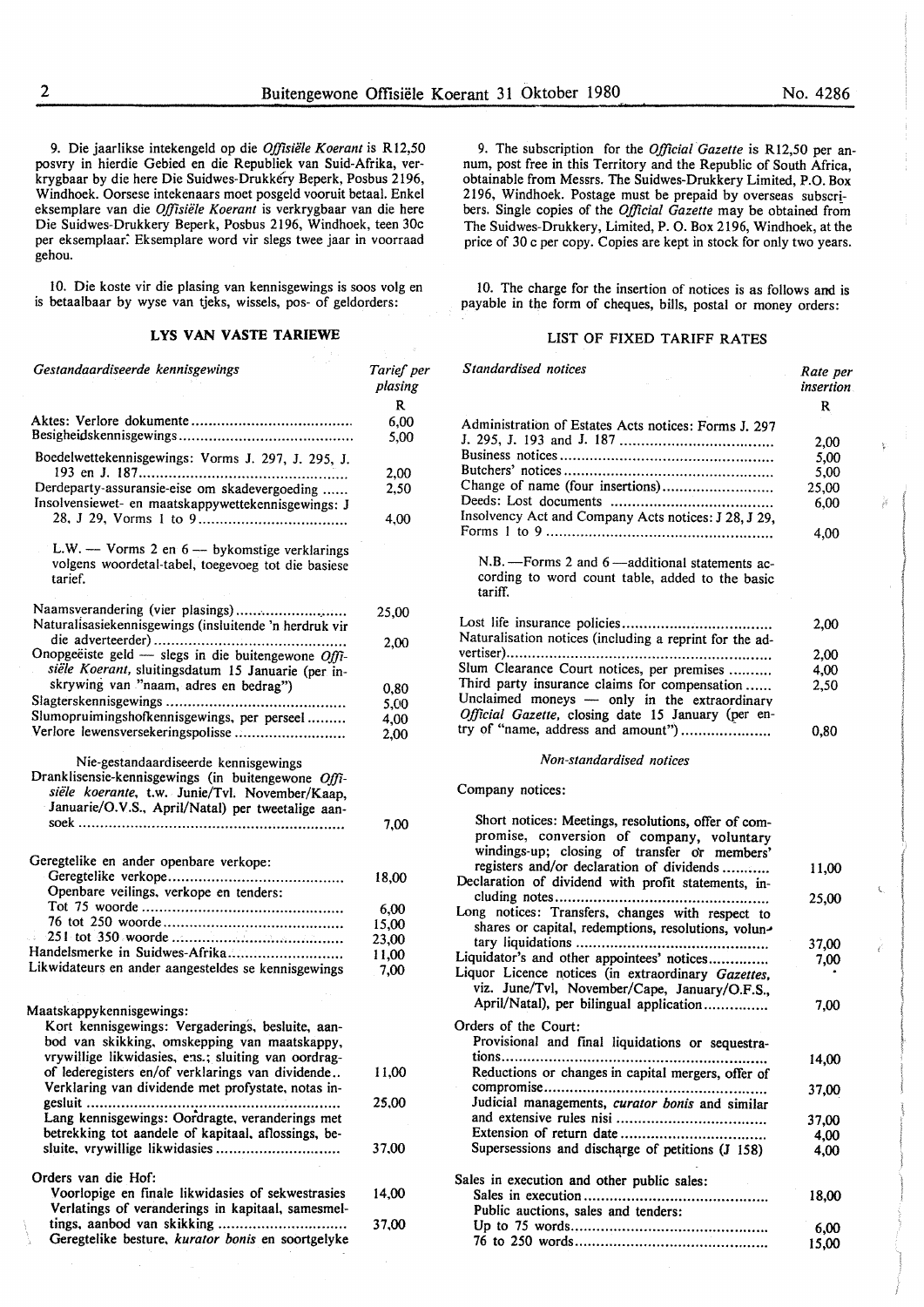|                                                    | 37.00 |
|----------------------------------------------------|-------|
|                                                    | 4.00  |
| Tersydestellings en afwysings van petisies (J 158) | 4.00  |

#### Vorm/Form **J** 187

## **LIKWIDASIE- EN DISTRIBUSIEREKENING** IN **BESTORWE BOEDELS WAT TER INSAE LE**

Ingevolge artikel 35(5) van Wet 66 van 1965, word hierby kennis gegee dat duplikate van die likwidasie- en distribusierekenings (eerste en finale, *tensy anders vermeld)* in die boedels hieronder vermeld, in die kantore van die Meesters en Landdroste soos vermeld en gedurende 'n tydperk van 21 dae ( of korter of langer in*dien spesiaa/ vermeld)* vanaf gemelde datums of vanaf datum van publikasie hiervan, as dit later is, ter insae lê van alle persone wat daarby belang het.

lndien binne genoemde tydperk geen besware daarteen by die betrokke Meesters ingedien word nie, gaan die eksekuteurs oor tot die uitbetalings ingevolge gemelde rekenings.

318/80 - SAUNDERSON Sarah Maria 990718 0003 00 1 Buschpfanne Aroab Gert Albertus Saunderson 920830 5001 01 8 Keetmanshoop Windhoek Volkskas Beperk Pretoria

158/79 - LIS Charlotte Clara Therese c/o Susanne Grau-Heim, Bismarck Street 29, Windhoek **S.W.A.** First Windhoek C. J. Hinrichsen c/o Lorentz & Bone Windhoek

256/80 - TOBICH Georg 0209 105008 103 Windhoek First and Final 21 Days Windhoek B. F. Friedrichsmeier Agent for Executrix Windhoek Board of Excutors (Pty) Ltd P.O. Box 2319, 9000 Windhoek.

182/80- SALES Samuel James 30092-5036-00-8 Gedeelte 1, Plaas Usakos Sud, No. 41, Usakos Munisipaliteit Hendrina Johanna Sales (gebore Coetzee) 320418-0013-00-0 Usakos Windhoek Barclays-Nasionale Bank Beperk Windhoek

370/80- DURAND Maria Johanna Catharina 040506 0003 002 Gobabis Eerste en Finale Likwidasie- en Distribusierekening Durand David Andries 31 Oktober 1980 Windhoek Gobabis Standard Bank SWA BPK Windhoek

316/80 - ENGELBRECHT Gysbert 170603 5017 004 Okahandja Eerste en Finale Likwidasie- en Distribusierekening Engelbrecht Hester Johanna Margaretha 31 Oktober 1980 Windhoek Okahandja Standard Bank SWA BPK Windhoek

### Vorm/Form J 193 **KENNISGEWING AAN KREDITEURE IN BESTORWE BOEDELS**

Alle persone wat vorderinge het teer die boedels hieronder vermeld, word hierby versoek om hul vorderinge by die betrokke eksekuteurs en binne 'n tydperk van 30 dae (of andersins soos aangedui) gereken vanaf die datum van publikasie hiervan in te !ewer. Die inligting word verstrek in die volgorde: Boedelnommer, familienaam en voorname, geboortedatum, persoonsnommer, laaste adres, datum oorlede; nagelate eggenoot(note) se name, familienaam, geboortedatum en persoonsnommer; naam en adres van eksekuteurs of gemagtigde agent, tydperk toegelaat vir lewering van vorderings *indien anders as* 30 *dae.* 

423/80 - SMIT Helena Elizabeth 20/12/1902 021220 0003 003 Plaas Heuningberg, distrik Otjiwarongo 24/09/1980 30 dae Windhoek Suidwes-Afrika Standard Bank SWA Bpk Windhoek

390/80 - LOMBAARD Nicolaas Hermanus 17 November 1914 14 11175018009 Van Aswegen Str. 13 Windhoek 8 Augustus 1980 Boland Bank Beperk Windhoek

412/80 - GROBLER Jacobus Johannes 17 September 1903 030917 5019 00 4 Rugbystraat 34, Gobabis 4 September 1980 Volkskas Beperk, Pretoria

| 23.00 |
|-------|
| 11.00 |

## **LIQUIDATION AND DISTRIBUTION ACCOUNTS IN DECEASED ESTATES LYING FOR INSPECTION**

In terms of section 35(5) of Act 66 of 1965, notice is hereby given that copies of the liquidation and distribution accounts (first and final, *unless otherwise stated)* in the estates specified below will be open for the inspection of all persons interested therein for a period of 21 days (or shorter or longer if *specially stated)* from the date specaled or from the date of publication hereof, whichever may be the later, and at the offices of the Masters and Magistrates as stated.

Should no objection thereto be lodged with the Masters concerned during the specified period, the executors will proceed to make payments in accordance with the accounts.

337/80 - WESSELS Gert Ignatius 310214 5044 *005*  Windhoek Eerste en Finale Likwidasie- en Distribusierekening Wessels Estelle van Riebeek 31 Oktober 1980 Windhoek Standard Bank SWA BPK Windhoek

326/80- STEYN Marthinus Jacobus Lodewyk 000627 504 00 7 Gobabis Eerste en Finale Likwidasie- en Distribusierekening Steyn Hester Aletta Maria 31 Oktober 1980 Windhoek Gobabis Standard Bank SWA BPK Windhoek

70/79 - OLIVIER Anna Jacoba Elizabeth Keetmanshoop Aanvullende Eerste en Finale Likwidasie- en Distribusierekening 31 Oktober 1980 Windhoek Keetmanshoop Standard Bank SWA BPK Windhoek<br> $309/80 - 0$ 

GRUNDELING Johanna Catharina Elizabeth 870205 0002 007 Grootfontein Eerste en Finale Likwidasie en Distribusierekening 31 Oktober 1980 Windhoek Grootfontein Standard Bank SWA BPK Windhoek

350/80 - MULLER Johannes Christiaan Goussard 180731 5032 00 0 Windhoek Eerste en Finale Likwidasie- en Distribusierekening 31 Oktober 1980 Windhoek Standard Bank SWA BPK Windhoek

### **NOTICE TO CREDITORS IN DECEASED ESTATES**

All persons having claims against the estates mentioned below are hereby called upon to lodge their claims with the executors concerned, within 30 days (or otherwise as indicated) calculated from the date of publication hereof. The information is given in the following order: Estate number, surname and christian names, date of birth, identity number, last address, date of death; surviving spouse's names, surname date of birth and identity number; name and address of executor or authorised agent, period allowed for lodgement of claims if *other than* 30 *days.* 

408/80 - VAN DER HOVEN (Gebore Roux) Aletta Maria 28 Januarie 1902 Ons Tuis Keetmanshoop 14 September 1980 J. P. van der Hoven Eksekuteur, Rissik & Cox, Karasburg

419/80 — DU PREEZ Josias Johannes Swanepoel 29.10.1940 401029 5001007 Windhoek 16.9.80 30 DAE Windhoek Suidwes-Afrika Standard Bank **SW A** Bpk Windhoek

420/80 - GRUHN Elisabeth Marie Else 12.7.1910 100712 0013 00 2 Swakopmund 9.9.1980 30 dae Windhoek Suidwes-Afrika Standard Bank **SW A** Bpk Windhoek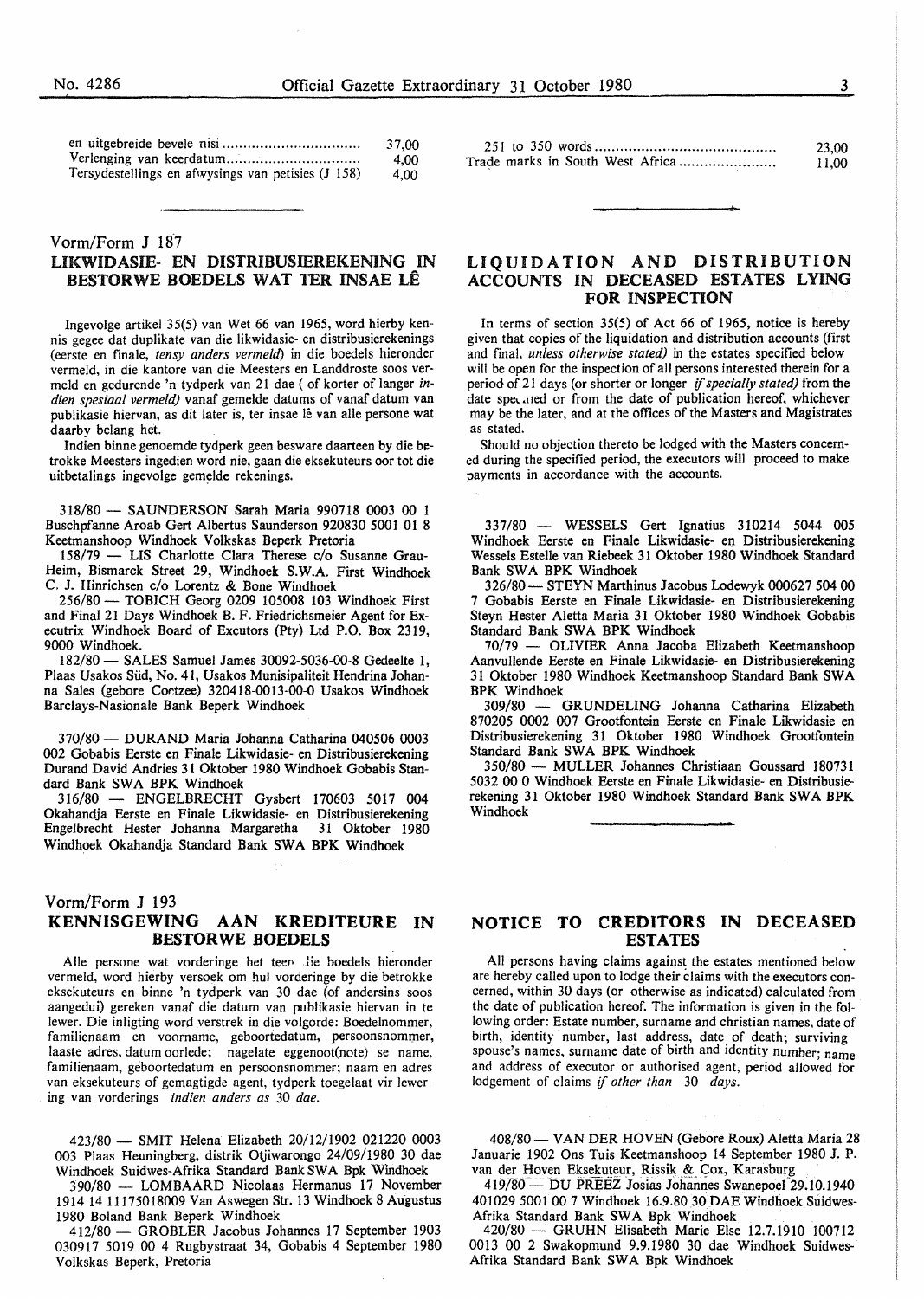285/80 - TERP Jiirgen-Ekkehardt 10 Maart 1955 550310 5062 00 2 Posbus 591 Swakopmund 2 Julie 1980 Barclays-Nasionale Bank Beperk Windhoek

#### Vorm/Form J 29

## **EERSTE BYEENKOMSTE VAN SKULDEISERS, KONTRIBUANTE, LEDE OF SKULDBRIEF-HOUERS VAN GESEKWESTREERDE BOEDELS, MAA TSKAPPYE IN LIKWIDASIE OF ONDER VOORLOPIGE GEREGTELIKE BESTUUR**

Nademaal die boedels of maatskappye hieronder vermeld op las van die Hooggeregshof van Suid-Afrika gesekwestreer, gelikwideer of onder voorlopige geregtelike bestuur geplaas is, word hierby deur die Meesters van die Hooggeregshof ingevolge artikels 17(4) en 40 (I) van die Insolvensiewet, 1936, artikels 119(3), 125 (I) en *l96bis* (4) van die Maatskappywet, 1926, en artikels 356 (1), 364 (I) en 429 van die Maatskappywet, 1973, kennis gegee dat 'n eerste byeenkoms van skuldeisers, kontribuante, lede of skuldbriefhouers van genoemde ·boedels of maatskappye op die datums, ure en plekke hieronder vermeld, vir die bewys van eise teen die boedels of maatskappye, die verkiesing van kurators, likwidateurs of geregtelike bestuurders of bestuurders of voorlopige geregtelike bestuurders, of vir die doeleindes bedoel in artikel 364 of 431 van Wet 61 van 1973, na gelang van die geval, gehou sal word.

In 'n plek waarin 'n ka11toor van 'n Meester is, word die byeenkoms voor die Meester en op ander plekke voor die Landdros gehou.

355/80 - HUPFER Luise Emilie 30th November 1900 001130 0002 IO 9 Otjiwarongo 3rd August 1980 Barclays National Bank Limited Windhoek

## **FIRST MEETINGS OF CREDITORS, CONTRIBU-TORIES, MEMBERS OR DEBENTURE-HOLDERS OF SEQUESTRATED ESTATES, COMPANIES BEING WOUND UP OR PLACED UNDER PROVI-SIONAL JUDICIAL MANAGEMENT**

The estates and companies mentioned below having been placed under sequestration, being wound up or having been placed under provisional.judicial management by order of the Supreme Court of South Africa, Masters of the Supreme Court hereby give notice,. pursuant to sections 17 (4) and 40 (1) of the Insolvency Act, 1936, sections 119 (3), 125 (1) and *l96bis* (4) of the Companies Act, 1926, and sections 356 (1), 364 (l) and 429 of the Companies Act, 1973, that a first meeting of creditors, contributories, members or debenture-holders of the said estates or companies will be held on the dates and at the times and places mentioned below, for proof of claims against the estates or companies, the election of trustees, liquidators or judicial managers or managers or provisional judicial managers or for the purposes referred to in section 364 or 431 of Act 61 of 1973, as the case may be.

Meetings in place in which there is a Master's office, will be held before the Master, elsewhere they will be held before the Magistrate.

W9/80 - DIRK JACOBUS LOUW, 'n handelaar in gebruikte voertuie wat sake doen as M.C. Motors, Keetmanshoop en woonagtig is te Warmbadweg Keetmanshoop 11 September 1980 17 Oktober 1980 Suidwes-Afrika Meester Windhoek, 10.00 vm. 14 November 1980

#### Form/Vorm 6

### **AANSOEK OM REHABILITASIE**

Ingevolge artikel 124 van die Insolvensiewet; 1936, word hierby kennis gegee dat die insolvente persone hieronder genoem om hul rehabilitasie aansoek sa! doen op die datums, tye en .,plekke en om die redes wat daarin teenoor hulle onderskeie name aangedui is, met aanduiding van nommer van boedel; voile naam en beskrywing van insolvent (met inbegrip van sy geboortedatum en persoonsnommer) en plek van besigheid of woonplek; datum waarop boedel gesekwestreer is, en adres, betrekking of status van insolvent ten tye van daardie datum; afdeling van Hooggeregshof waarby en datum en tyd wanneer aansoek gedoen sal word; rede van aansoek.

## **APPLICATION FOR REHABILITATION**

Pursuant to section 124 of the Insolvency Act, 1936, notice is hereby given that the insolvents mentioned below will apply for their rehabilitation on the dates, at the times and places and upon the grounds as therein set forth opposite their respective names indicating number of estate; full name and description of insolvent (including his date of birth and identity number) and place of business or residence, date when estate sequestrated, and address, occupation or status of insolvent at the time of that date; division of Supreme Court to which and date and time on which application will be made; ground of application.

KIND OF NOTICE HEADING

Notice of application for Rehabilitation Application for Rehabilitation

No. 4286

ń

ťì.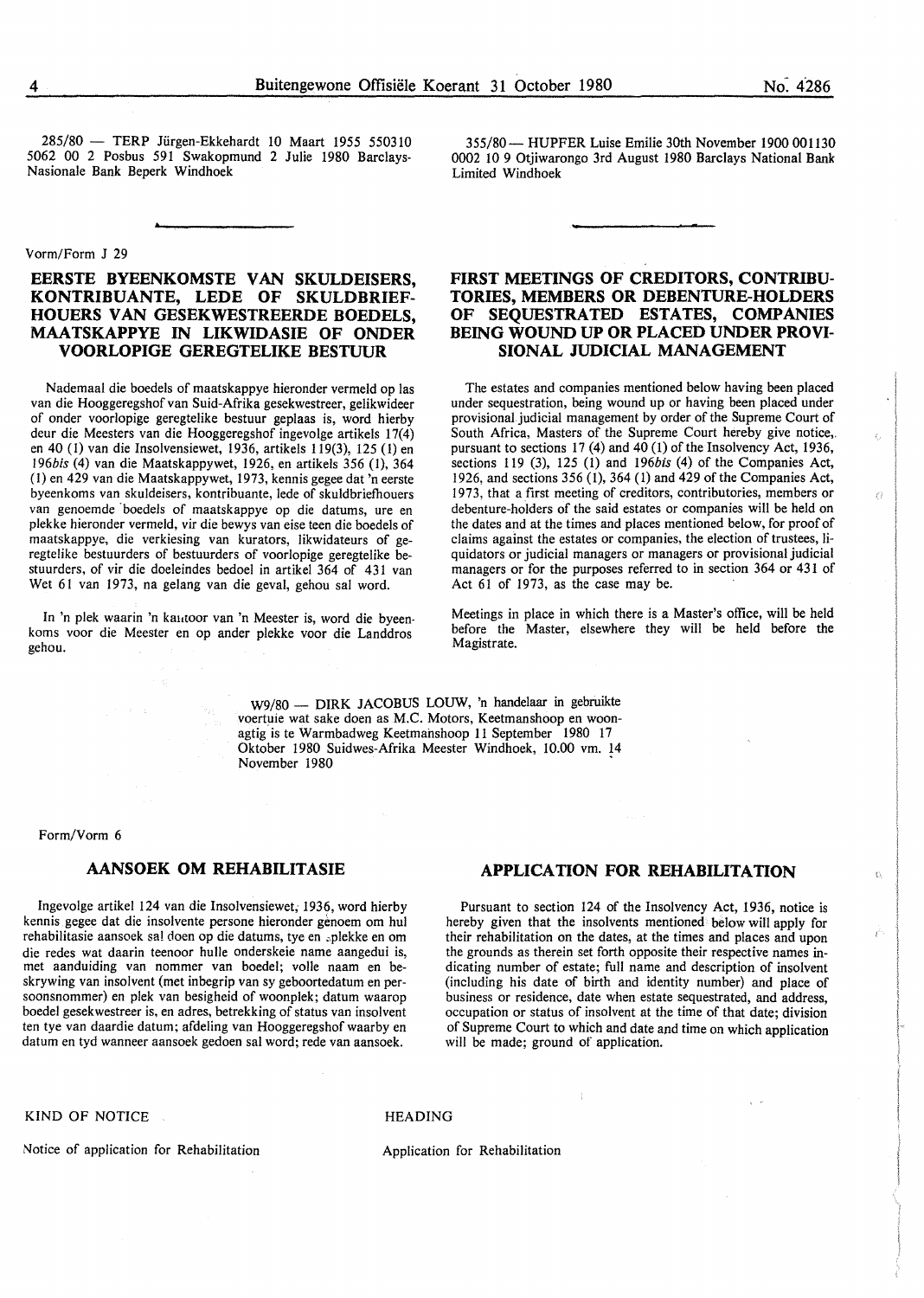Pursuant to **section one hundred and twenty-four of the** In**solvency Act, 1936, notice is hereby given that the insolvents men**tioned **in the Schedule will apply for their rehabilitation on the**  dates, at the **times** and **places and upon the grounds as therein set**  forth opposite **their respective names.** 

#### **SCHEDULE.**

No. of Estate W 21/75 Full name and Des-cription of Insolvent (including his Date of Birth and Identity Number) and Place of Business or Residence HENDRIK AL-BERTUS MARTH!- NUS COETZEE 14.5.1937 3705145023009 Namaqualand Garage, 121 Voortrekker Street Springbok 4 King Street Springbok Date when Estate sequestrated and address, occupation or status of Insolvent at the time of that date 1.8.75 19 Voortrekker Road, Springbok and 212 Smuts Street, Gobabis An insolvent managing his wife's business Coetzee Bouaannemers Division of Supreme Court to which and date and time on which Application will be made South West Africa Division 15.12.1980 IOhOO Sitting at Windhoek Ground of Application Section<br>124(2)(b) of 124(2)(b) of<br>
Act 24 of<br>
1936 as amended This Notice supercedes a previous notice in which the dates upon which Application would have been made were given as 28th November 1980 and 5th December 1980 respectively.

#### Vorm/Form VD/LD

#### **AKTES: VERLORE DOKUMENTE**

Kennis word hiermee gegee ingevolge die Registrasie van Aktes Wet, No. 47 van 1937, dat die volgende applikante voornemens is om aansoek te doen vir 'n gesertifiseerde afskrif van die genoemde dokument en dat alle persone wat teen die uitreiking van sodanige afskrif beswaar maak hiermee versoek word om dit skriftelik, in te dien by die Registrateur van Aktes te genoemde plek, binne drie weke (en binne vyf weke in die geval van **S.W.A.)** na die laaste publikasie van die kennisgewing.

Die inligting word verstrek in die volgorde: (1) Dorpsgebied of distrik, afdeling, county; (2) onderhawige dokument met nommer en datum; (3) gegee deur; (4) ten gunste van (en in gevalle van verbande, die bedrag); (5) ten opsigte van sekere (beskrywing, nommer, ligging, grootte en/of verdere besonderhede); (6) applikant en)of sy agent met adres en datum; (7) besware in te dien by die Registrateur van Aktes te.

REGISTRASIE AFDELING "J" Verbandakte Nommer 386/55 gedateer 13 Mei 1955 Pieter Jacobus Lacock (Gebore 8 September 1911) Wilhelmus Jacobus Lacock (Gebore 22 Junie 1896) R14 000-00 SEKERE: Plaas Okakeua No. 168, Registrasie Afdeling "J" GROOT: 5993,5738 Hektaar Powell & Swartz Posbus 20 Windhoek Besware in te dien by die Registrateur van Aktes te Windhoek

REGISTRATION DIVISION B Deed of Transfer No. 1250/1976 dated 19th July, 1976 Uwe Richard Gustav Bajorat (born on 17th May 1944) CERTAIN: Farm Gruenhof No. 73, Registration Division B; MEASURING: 1915,2286 Hectares Fisher, Quarmby & Pfeifer P.O. Box 37 Windhoek Objections to be lodged with the Registrar of Deeds at Windhoek

REGISTRATION DIVISION B Mortgage Bond No. B 1137/1976 dated 19th July 1976 Uwe Richard Gustav Bajorat (born on 17th May 1944) Klaus Volker Bajorat (born on 4th August 1945) and Erika Bajorat (born on 28th February 1952)

#### **DEEDS: LOST DOCUMENTS**

Notice is hereby given in terms of the Deeds Registry Act, No. 47 of 1937, that the following applicants intent applying for·a certified copy of the document named and that all persons having objection to the issue of such copy are hereby requested to lodge the same in writing with the Registrar of Deeds at the place mentioned within three weeks (and within five weeks in the case of **S.W.A.)**  from the last publication of the notice.

The information is given in the following order: (1) Township or district, division, county; (2) document in question with number and date; (3) passed by; (4) in favour of (and in case of bonds, the amount); (5) in respect of certain (description, number, situation, extent and/or further details); (6) applicant and/or his agent with address and date; (7) objections to be lodged with the Registrar of Deeds at.

#### DEPARTEMENT BURGERSAKE EN MANNEKRAG WET OP VREEMDELINGE, 1937 V ANSVERANDERING EPLER IN EPLER - BRANDENBURG

Dit het die Administrateur-Generaal behaag om, kragtens die bepalings van Artikel 9 van die Wet op Vreemdelinge 1937, (Wet 1 van 1937) INGO HANS WALTER EPLER woonagtig te Plaas Esperanza, distrik GOBABIS, te magtig om die van EPLER - BRANDENBURG aan te neem.

DEPARTEMENT BURGERSAKE EN MANNEKRAG WET OP VREEMDELINGE, 1937 V ANSVERANDERING GOAGOSEB IN MANETTI